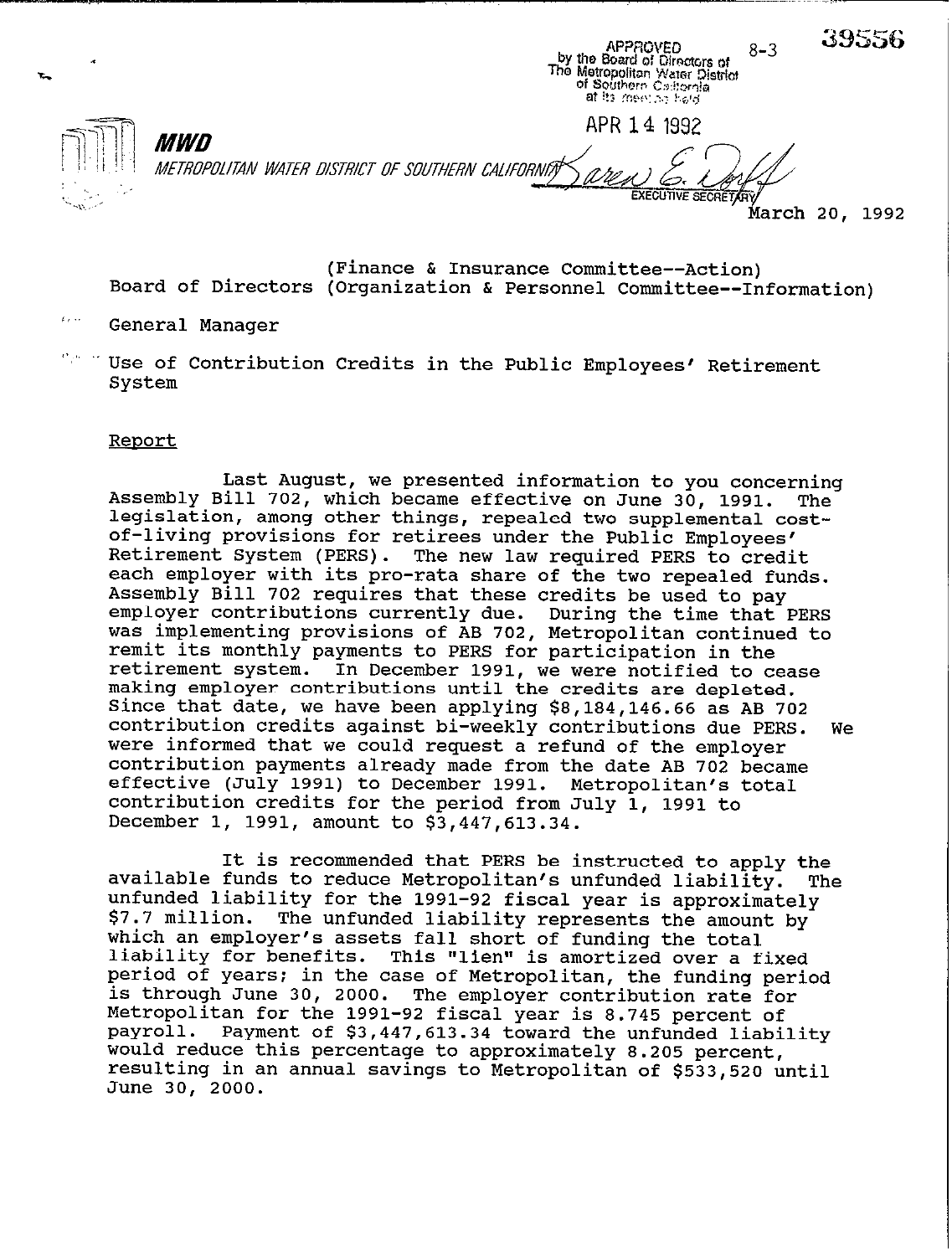## Board of Directors -2- -2- March 20, 1992

\.

The \$3.4 million applied toward the unfunded liability would earn rates of return which are likely to exceed returns available on Metropolitan's investments due to the size of PERS' investment portfolio (\$68 billion) and its ability to invest in long-term bonds, equities, and real estate; whereas Metropolitan's investments are generally limited to short-term money market securities authorized by Sections 53601 and 53635 of the Government Code. Higher net earnings in PERS investments, which have averaged about 11.43 percent over the past five years, would<br>further reduce Metropolitan's future required contributions. In further reduce Metropolitan's future required contributions. addition, PERS has indicated that they will calculate the actuarial value of the payment at an adjusted market value rate, which will result in an additional 10 percent credit for the payment.

Some of the provisions of AB 702 are currently being challenged in the Third District Court of Appeal. Should the repeal of the cost-of-living provisions be overturned by the court, all PERS employers would be required to replace the contribution credits. If Metropolitan's contribution credits were education of the contract of the unfunded liability, it is probable that<br>PERS could not transfer the funds back to the asset account. It PERS could not transfer the funds back to the asset account. has not yet been determined whether PERS would require these funds to be paid in a lump sum or over a period of time; however, Metropolitan would have already experienced a cost savings for the period of time during which its employer contribution rate was reduced.

This action is exempt from compliance with the provisions of the California Environmental Quality Act because there is no possibility that it may have an effect on the environment.

## Board Committee Assignment

This letter is referred to:

The Finance and Insurance Committee because of its responsibilities under Section 2441(c) of the Administrative Code to study, advise and make recommendations with regard to disposition and investment of funds; and,

The Organization and Personnel Committee because of its responsibilities under Section 2471 of the Administrative Code to study, advise and make recommendations with regard to all matters affecting pension plans.